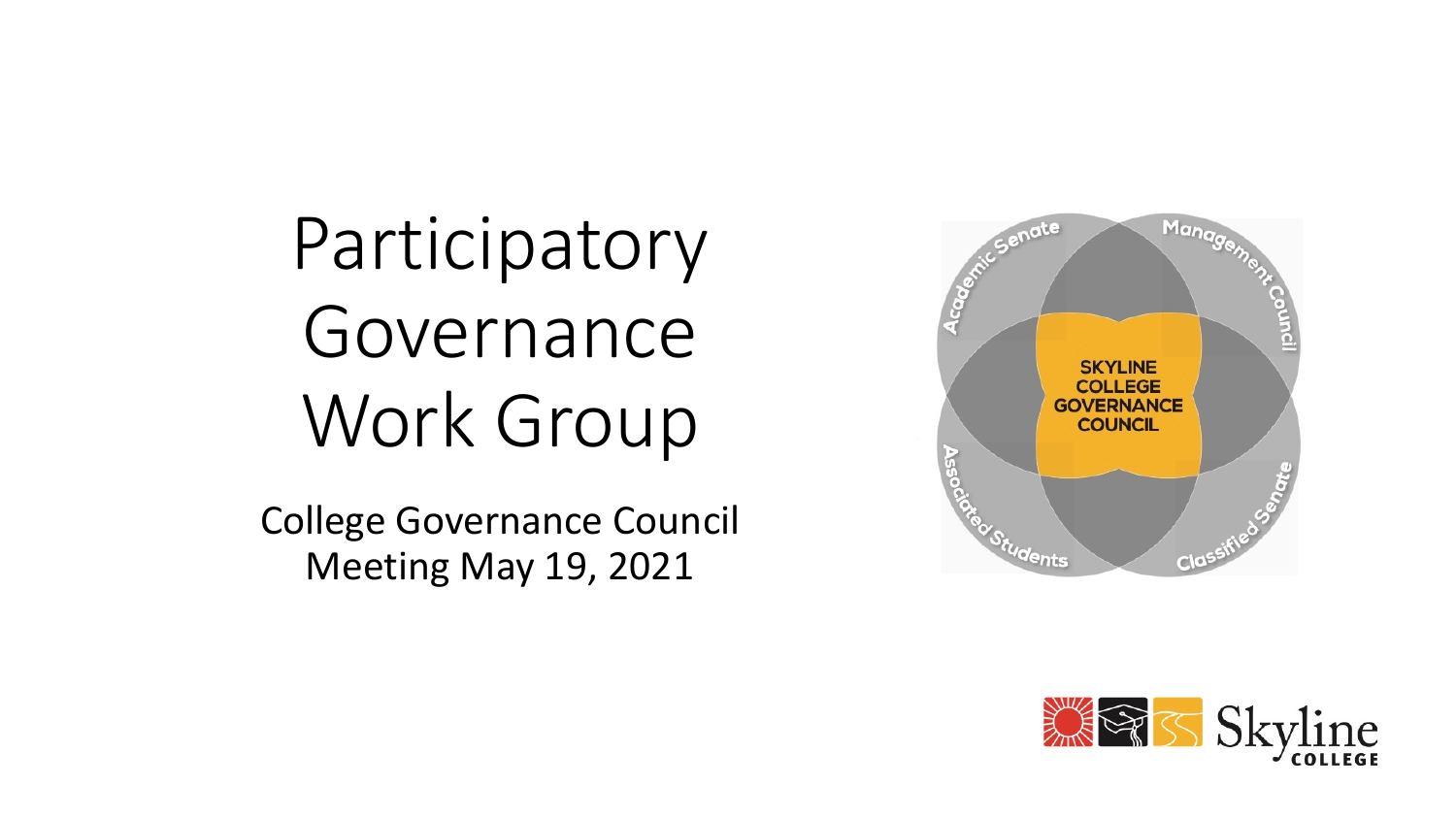- The Participatory Governance Work Group (PGWG) was formed by the College Governance Council to assess and revise our governance committee structure;
- PGWG has completed its work and makes the following seven (7) recommendations to CGC for adoption and recommending implementation to the President;
- The PGWG will disband, and this work will continue under the a new Work Group addressing the People's College Initiative.

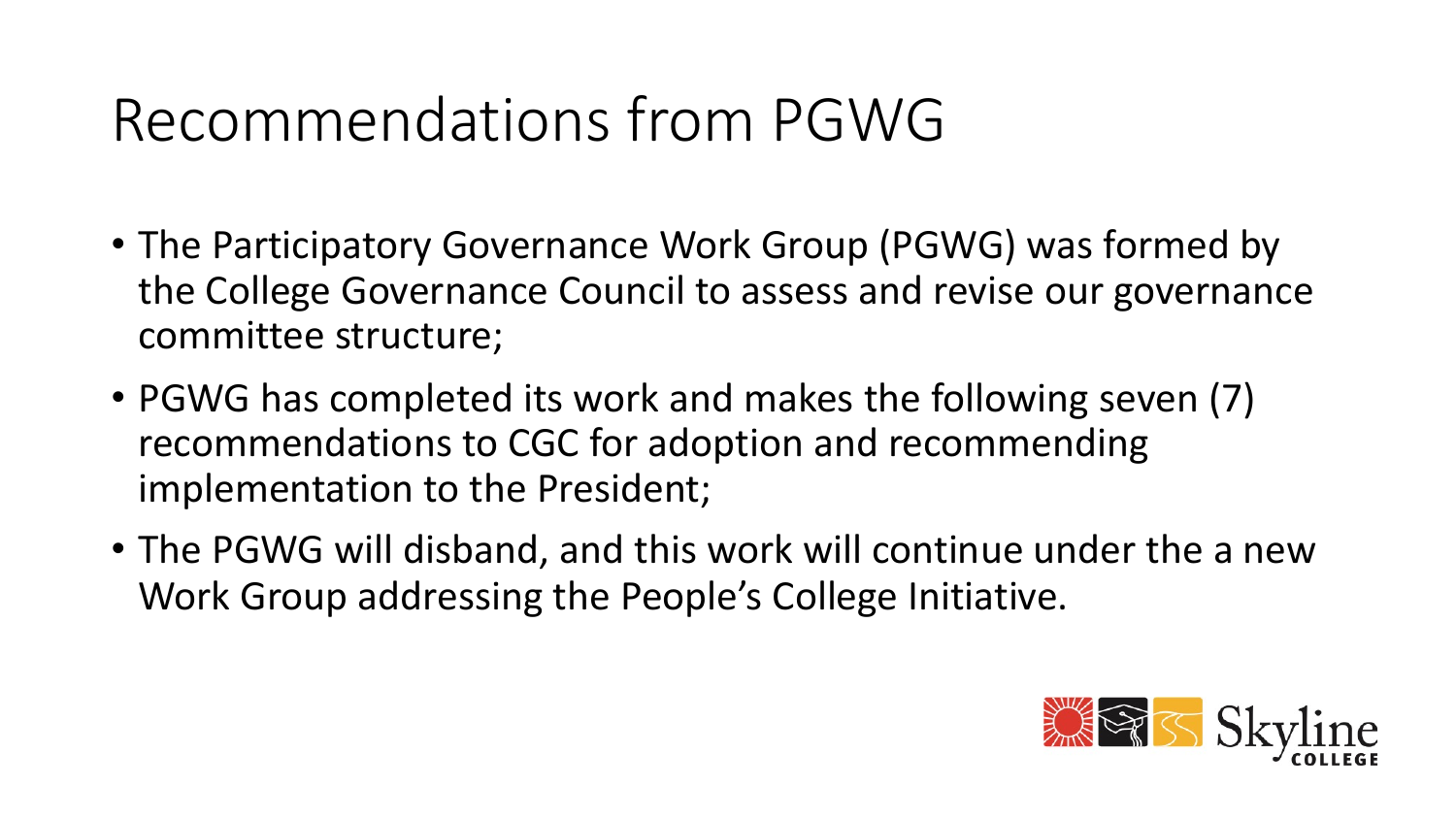- Recommendation #1: Adoption of new definitions and reclassifications for committee work:
	- Constituent Committee
	- Council/Senate
	- Standing Committee
	- Operational Work Group
	- Task Group

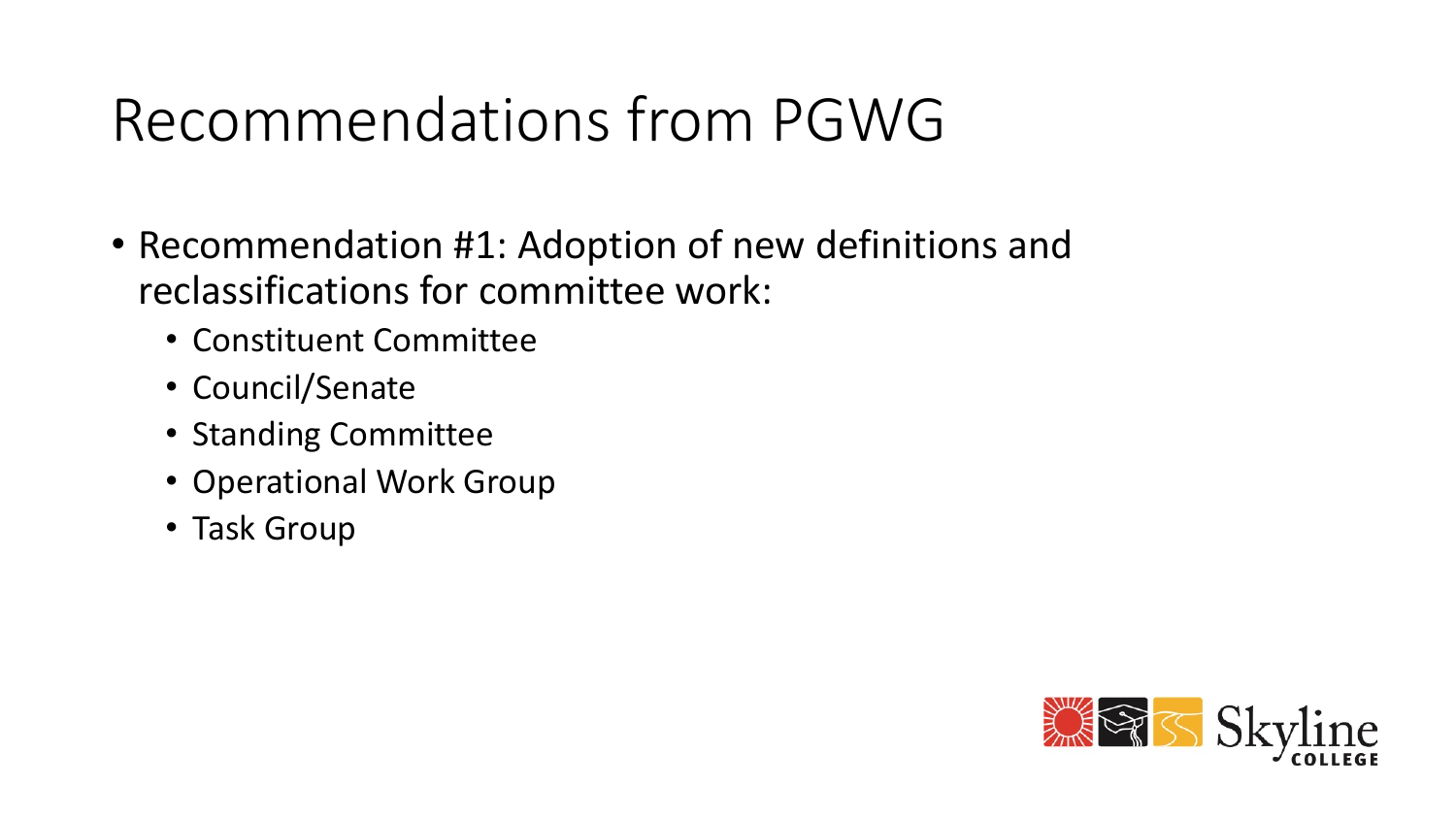## Compendium





*\*Not listed due to the temporary nature of Task Groups*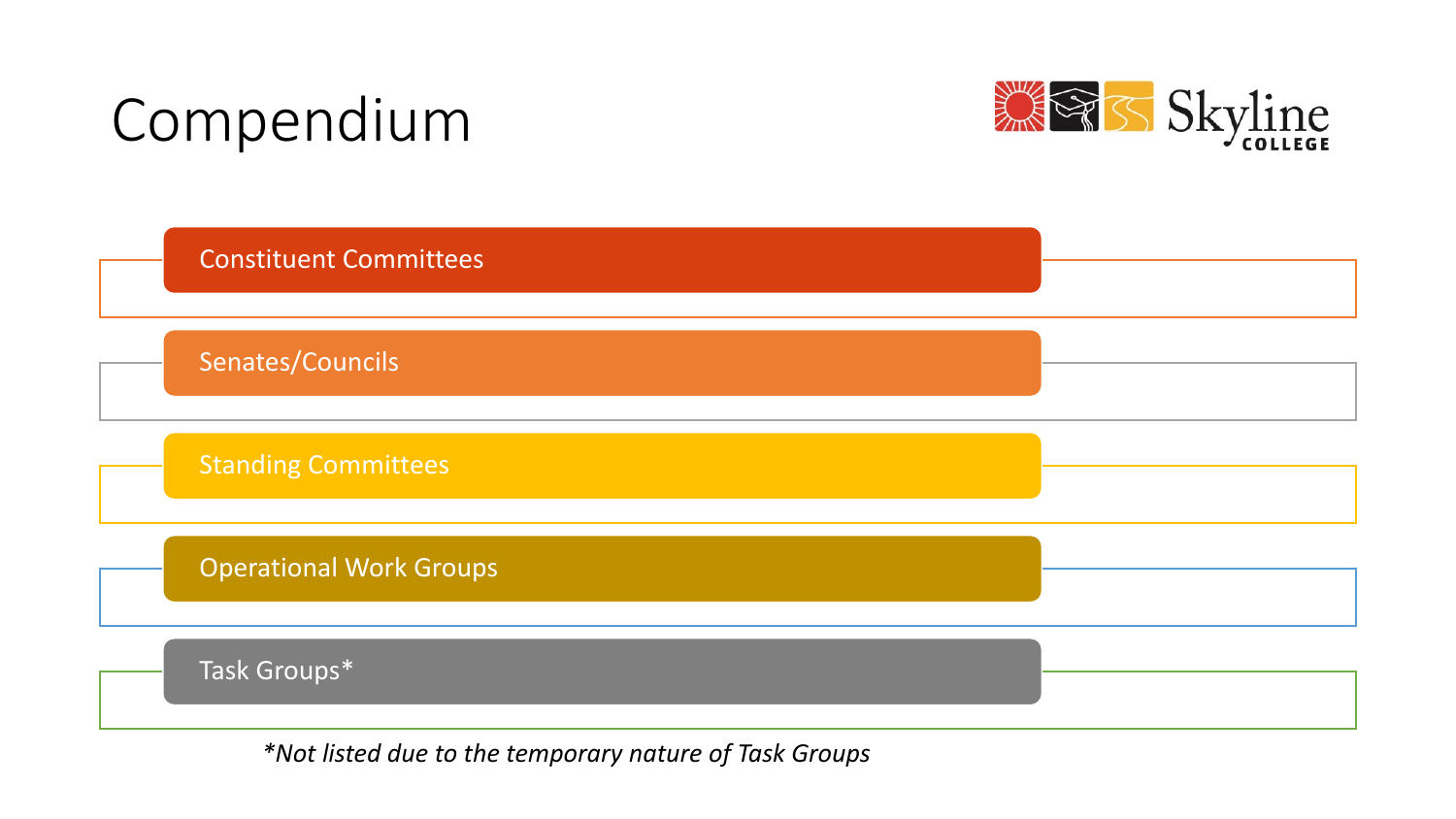### Definitions



### Constituent Committee

•A constituent committee is a governance body composed of representatives from the four constituent groups\*, delegated by CGC to consider, investigate, recommend, or report on College-wide matters.

\*Associated Students, Academic Senate, Classified Senate, Management Council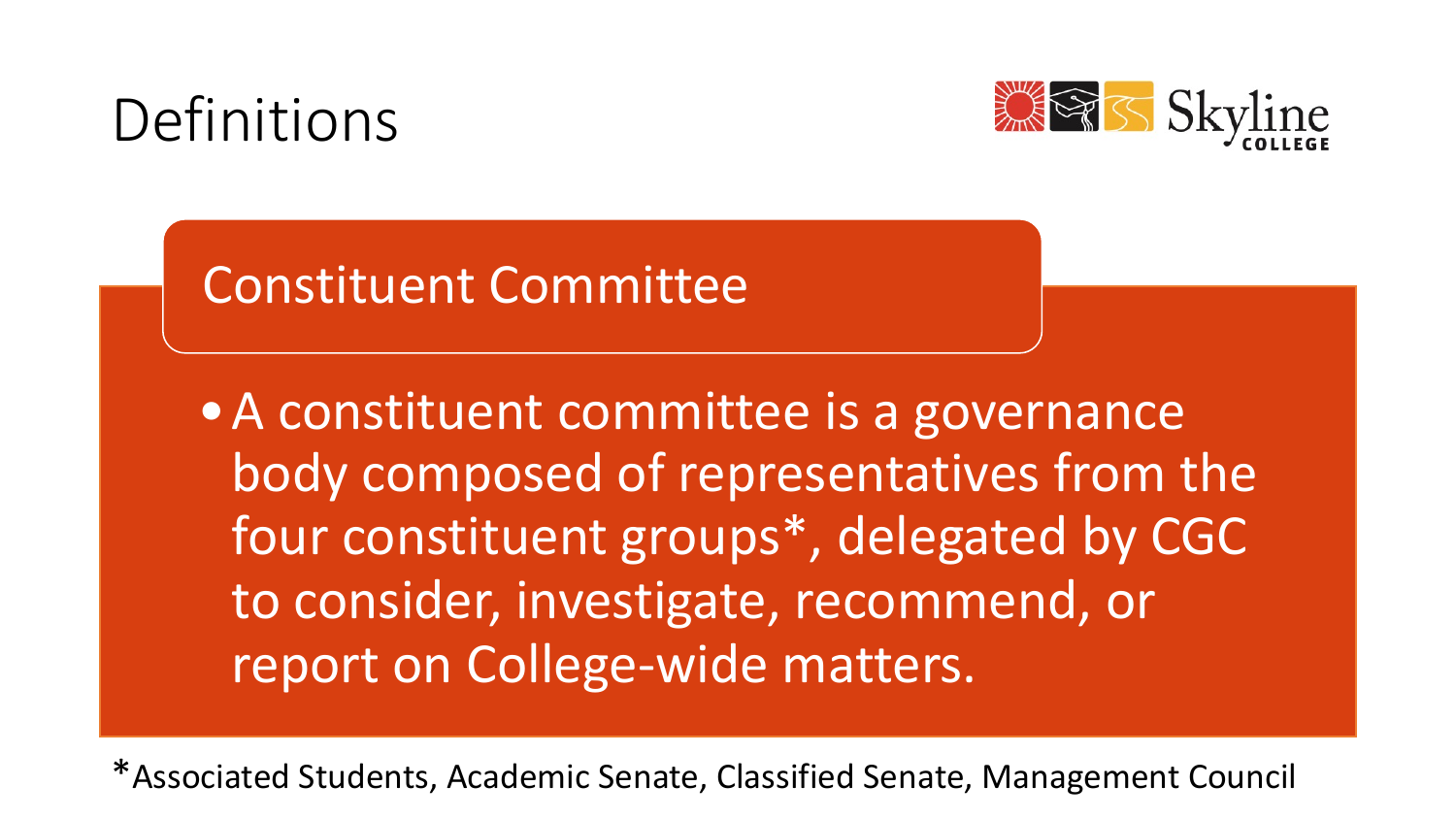### Definitions



### Senate/Council

• An elected, appointed, or ex-officio governance body that recommends, advocates for, and addresses matters of interest to their members in alignment with the College Mission, Vision and Values. (CGC, Academic Senate, ASSC, Classified Senate, Management Council, Executive Council)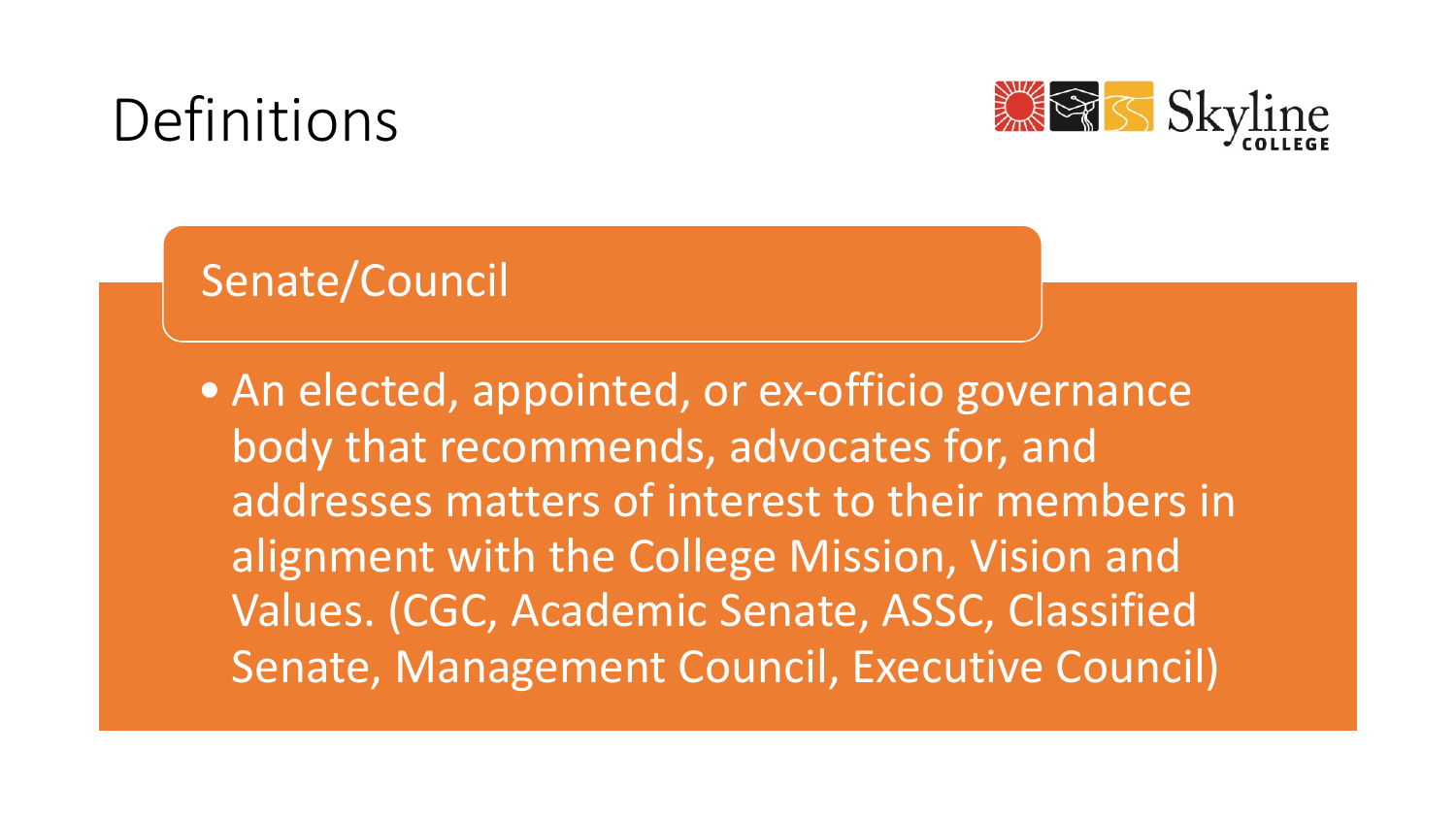



## Standing Committee

# •A sub-committee of a Senate or Council created to focus on specific matters.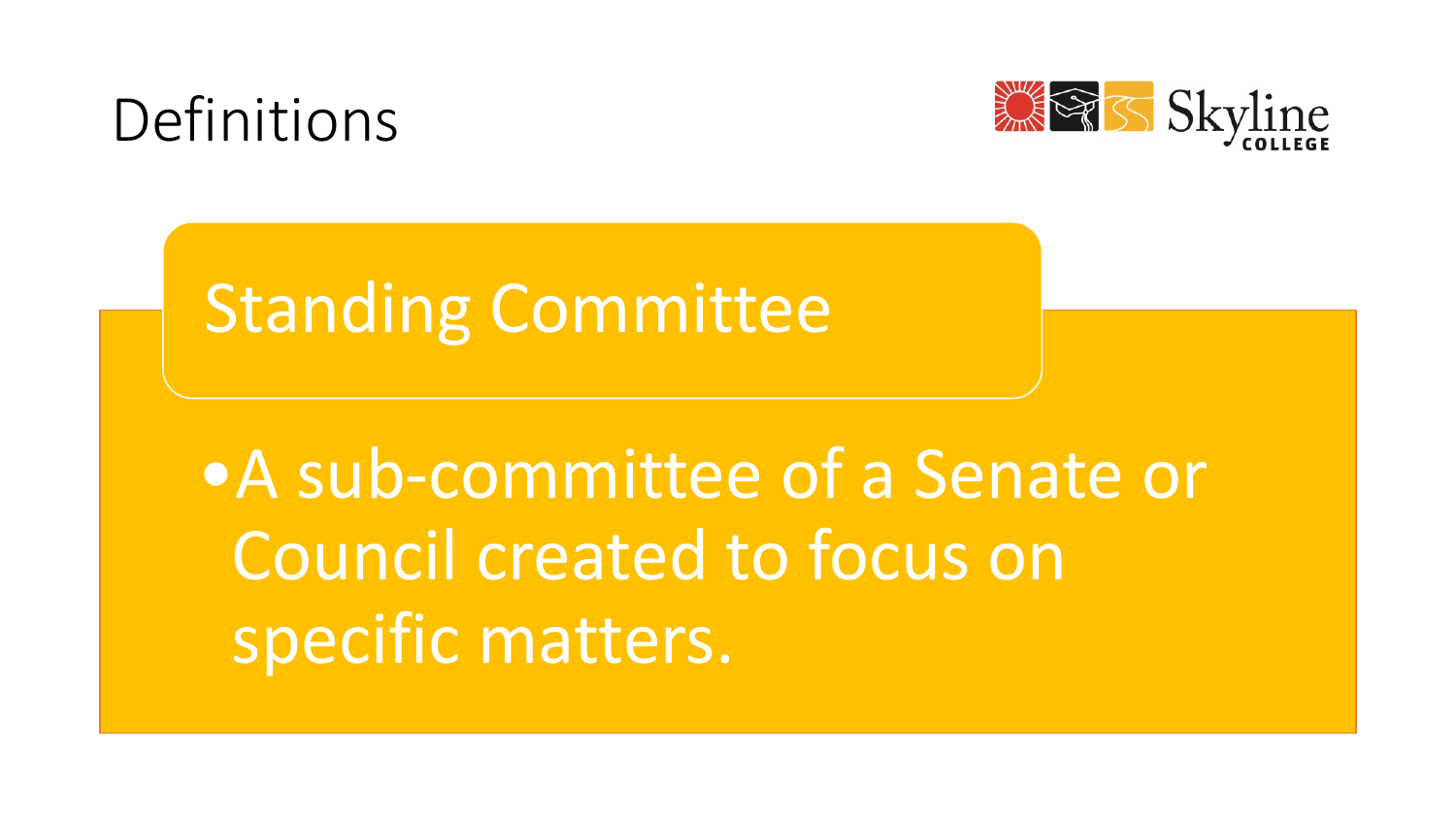



### Operational Work Group

•A non-governance group created and led by the President or a VP (or designee) that carries out an ongoing function or institutional need.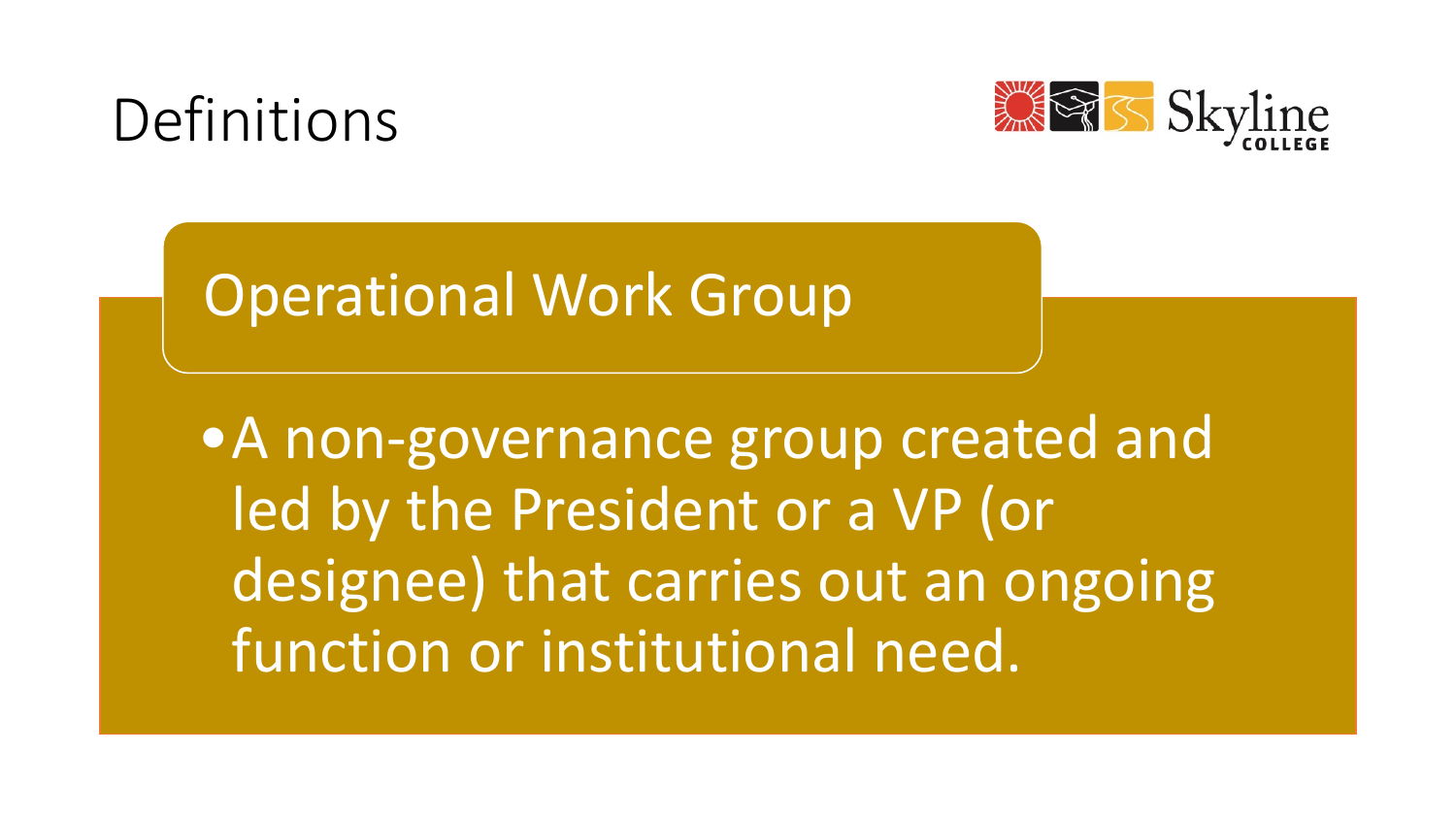### Definitions



### Task Group

• A short-term group created and charged by a Constituent Committee or Council/Senate, that carries out a specific task. Task Group members are approved by constituent groups. (Task Groups are not listed in the Compendium.)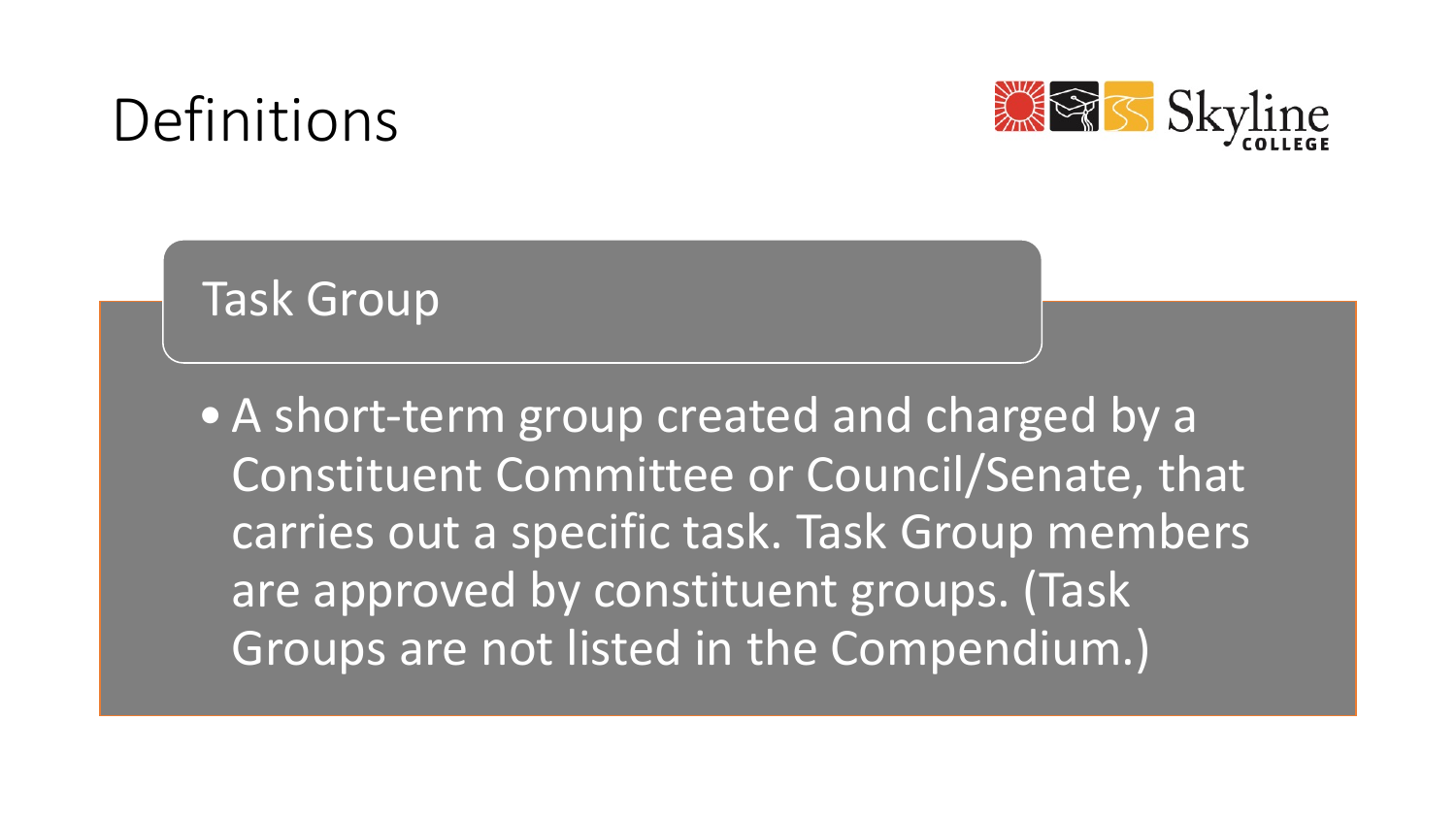• Recommendation #2: Adoption of the non-hierarchical participatory governance model and committee work flow

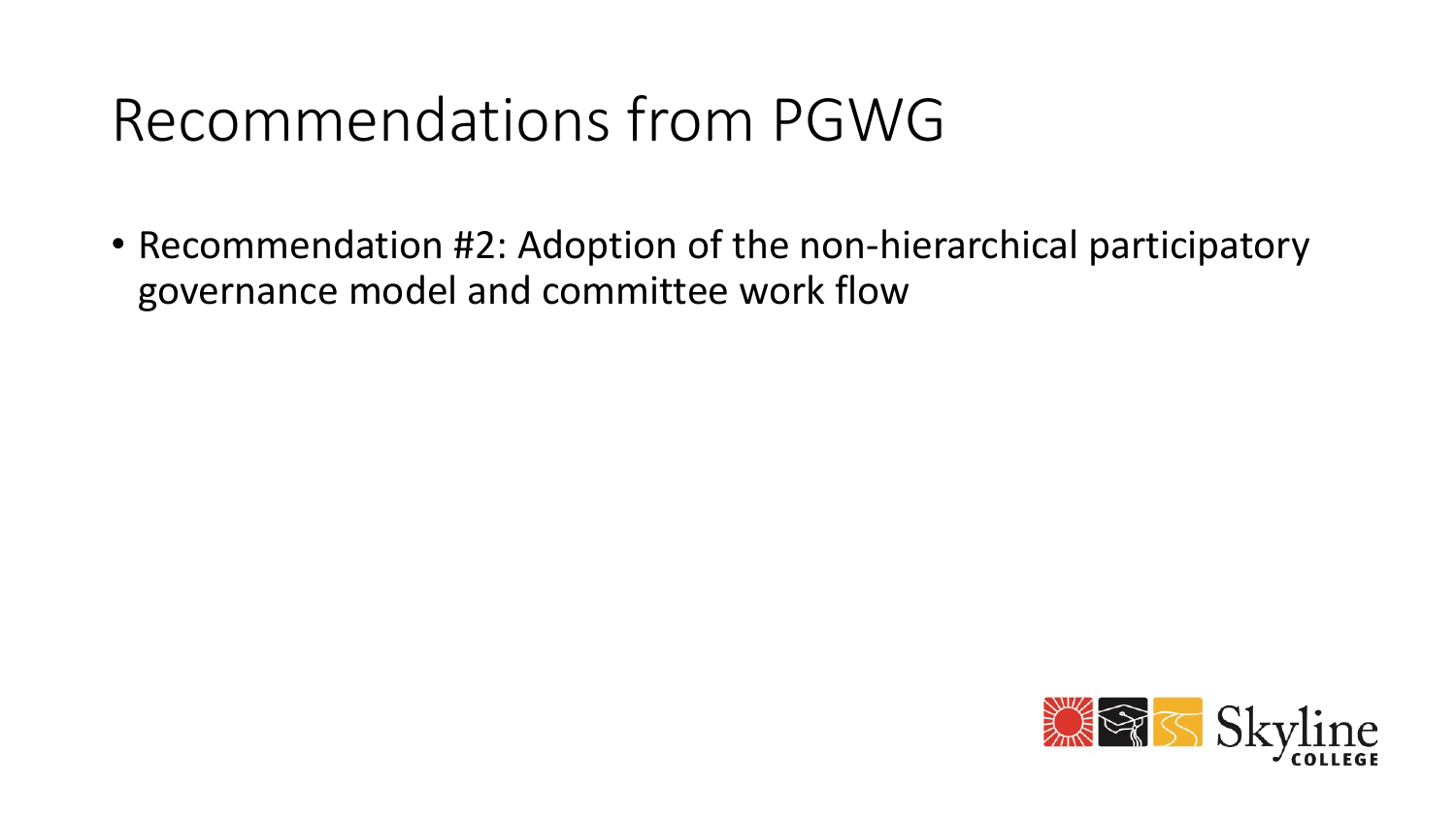All constituency groups come together to create the **College Governance Council**  (CGC) to provide input and vote at CGC. Members of *ex officio* non-voting members.

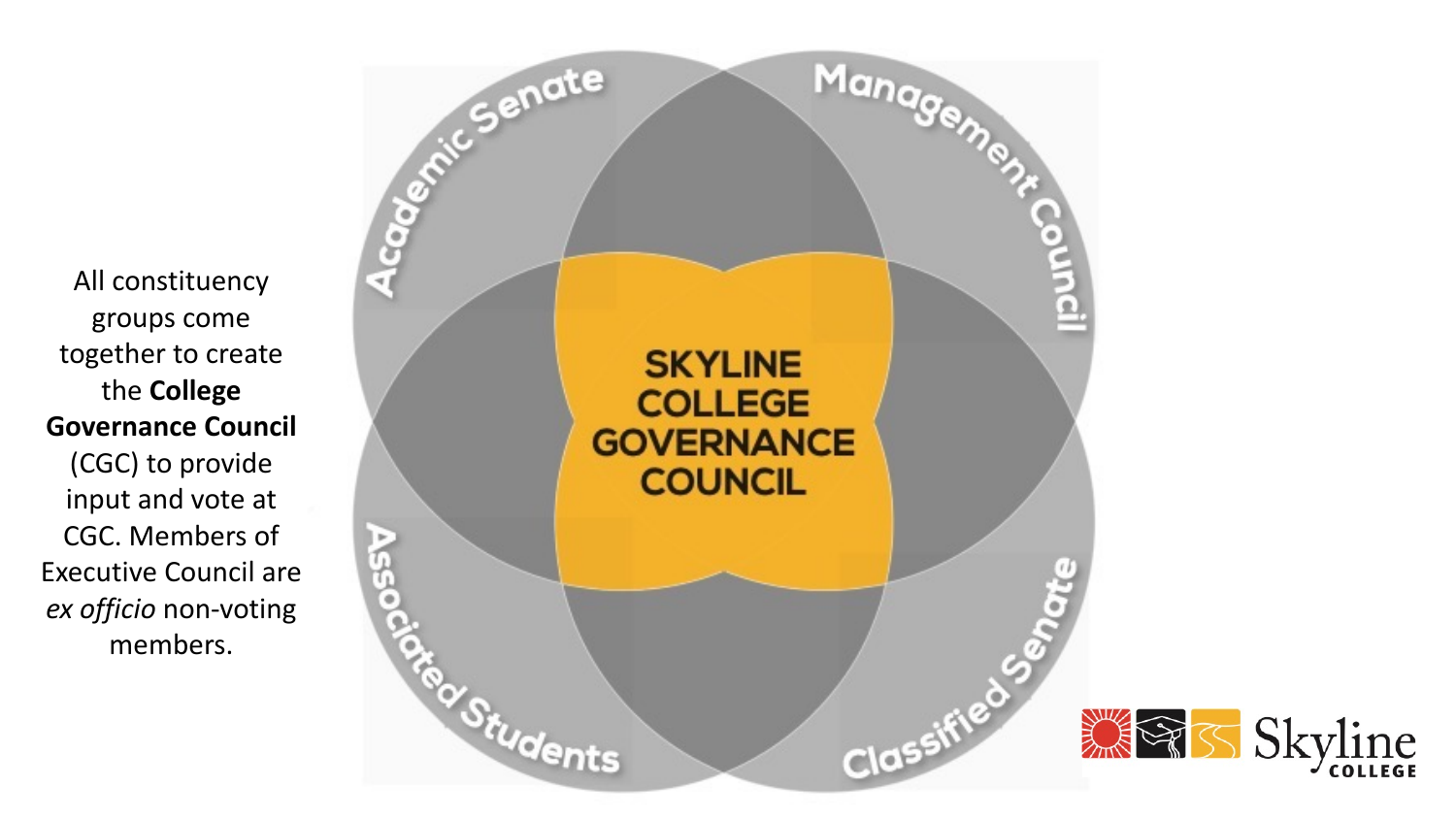#### **SKYLINE COLLEGE PARTICIPATORY GOVERNANCE MODEL**

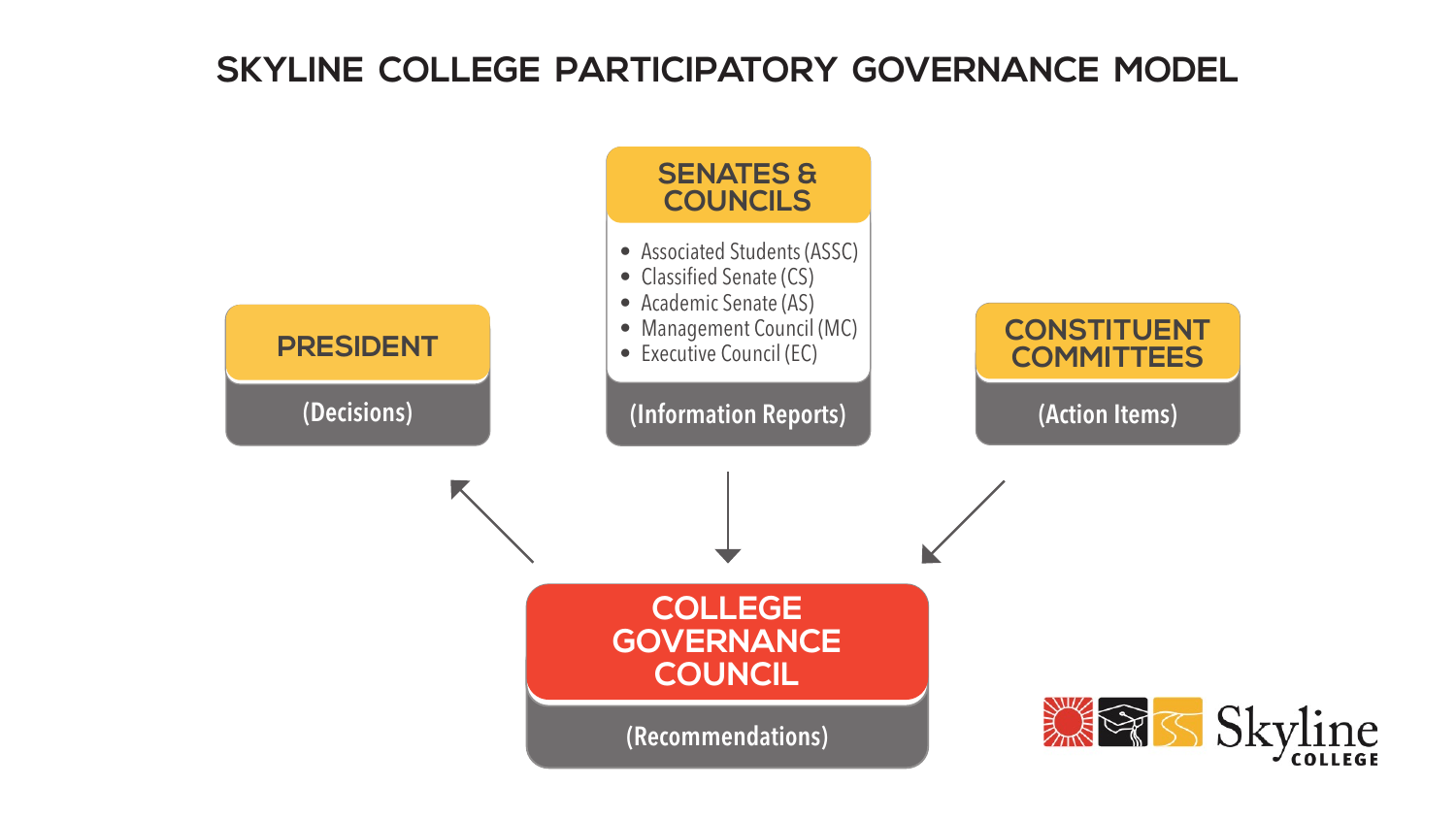

#### Step 4: Finalize recommendations from the committee

Step 5: Bring first read, (optional second read), and action item to CGC for vote

*Note: Operational Work Groups and Task Groups Report to the President, VPs, Senate, Council, or Constituent Committees*

### Constituent Committee Flow

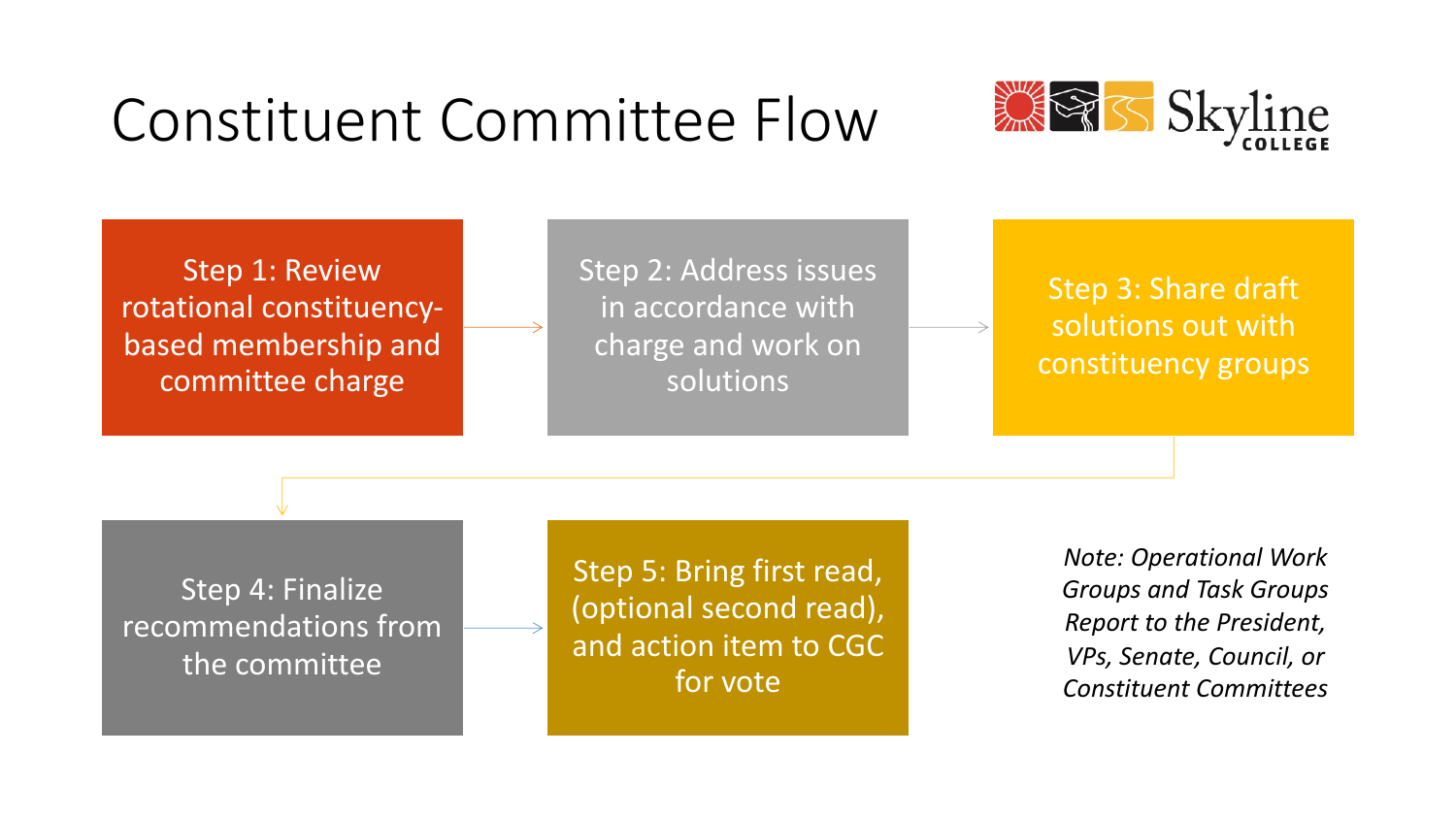### Senate/Council Flow



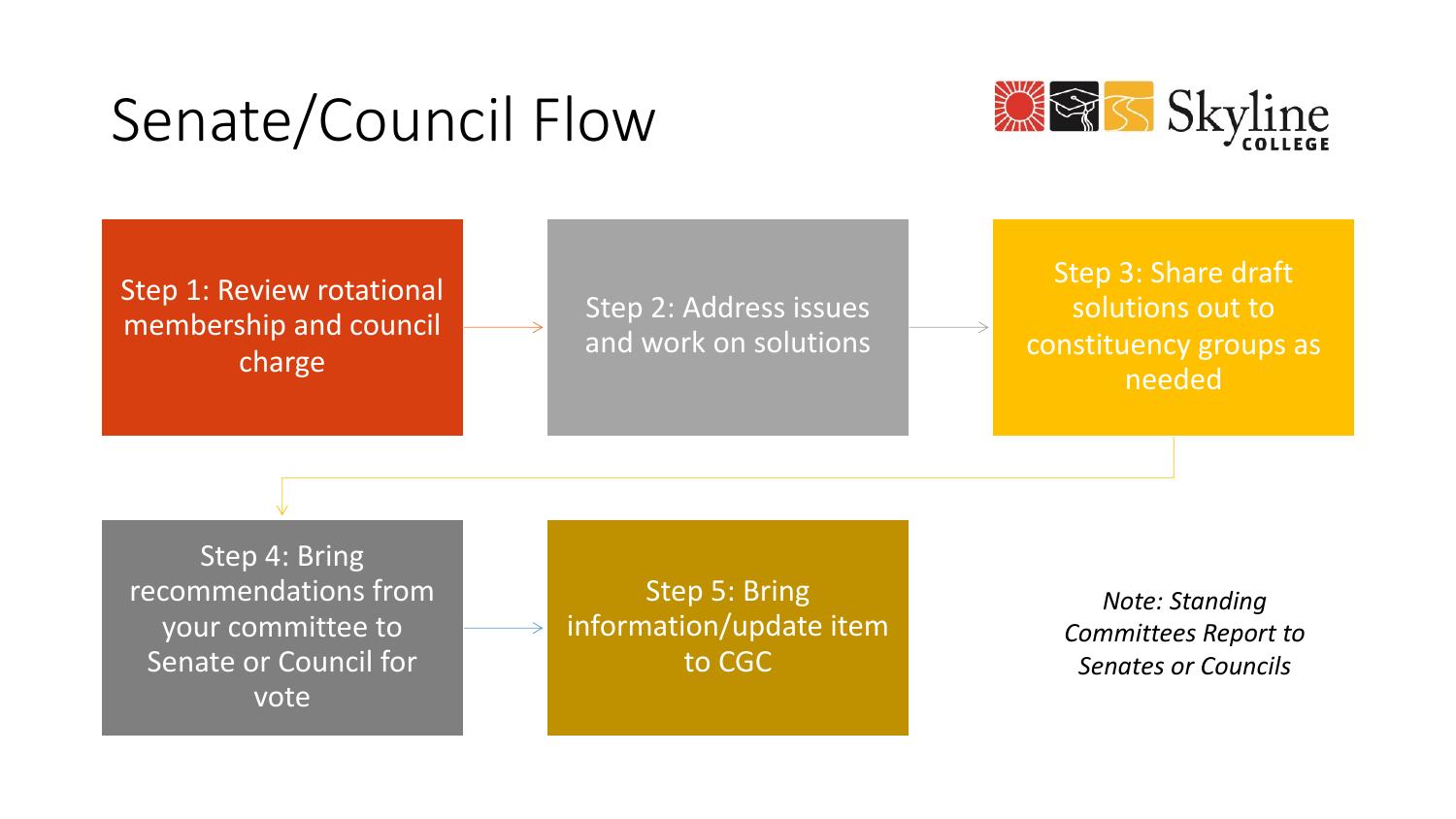#### • Recommendation #3: Revise CGC Bylaws

#### • **Existing CGC Bylaws, IV.1**:

- The College Governance Council consists of the President *Presidents, and the Presidents and Vice Presidents of the Council, and Associated Students*.
- https://skylinecollege.edu/collegegovernancecouncil/ch
- **Proposed CGC Bylaws, IV.1:**
	- *The College Governance Council consists of the President Council, and two representatives from each of the four down to constituent and two representatives Senate, Associated Students, Classified Senate and Man Council members are Ex-Officio, non-voting members of will only act as a tiebreaker if needed.*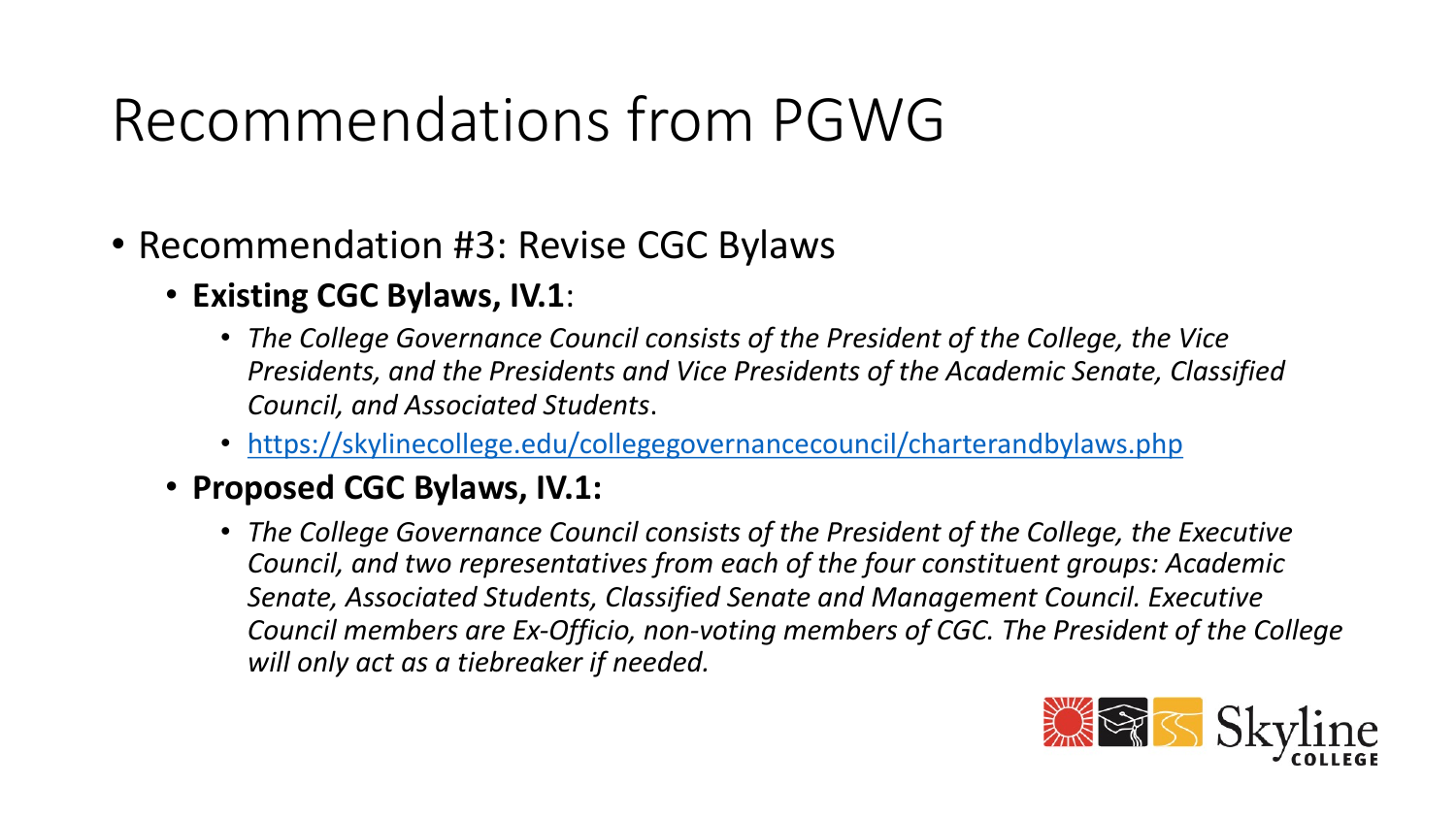#### • Recommendation #4: Bifurcate SPARC and IEC

- Institutional Effectiveness Committee (IEC) shall be alone Constituent Committee and no longer a sub Planning and Allocation of Resources Committee (
- Functions that are currently listed under the IEC cl specified within the SPARC charge, including those effectiveness measures and program review, will r oversight or approval.
- The Integrated Planning and Resource Allocation M reflect IEC's new status as a stand-alone constitue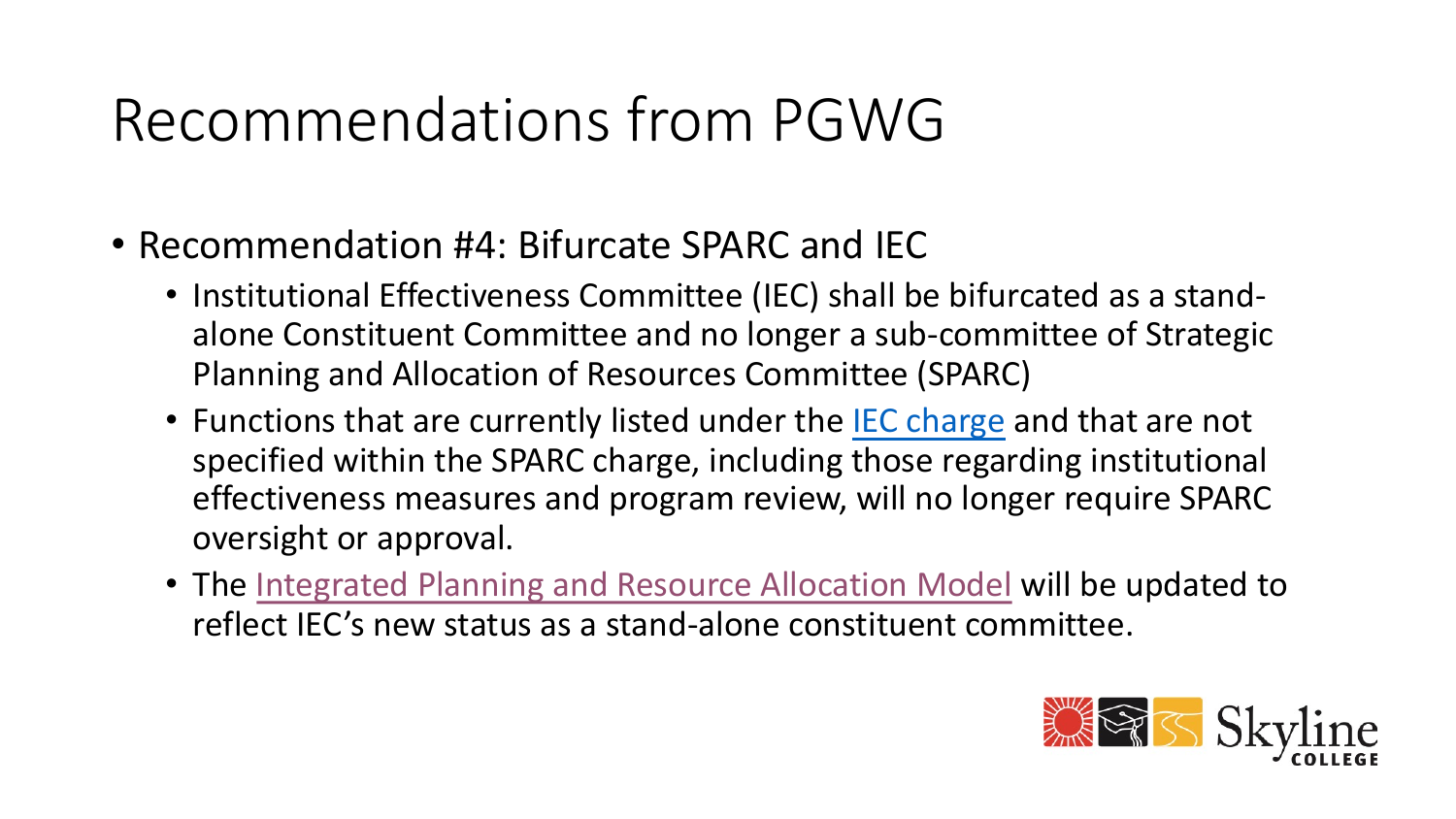- Recommendation #5: Annual Constituent Committee Orientation
	- Require that all Constituent Committees devote all or part of the first regular meeting of the academic year to communicate the committee charge and expectations for members, provide any necessary training for new members, and ensure that members are prepared to fully participate in the business of the Committee.

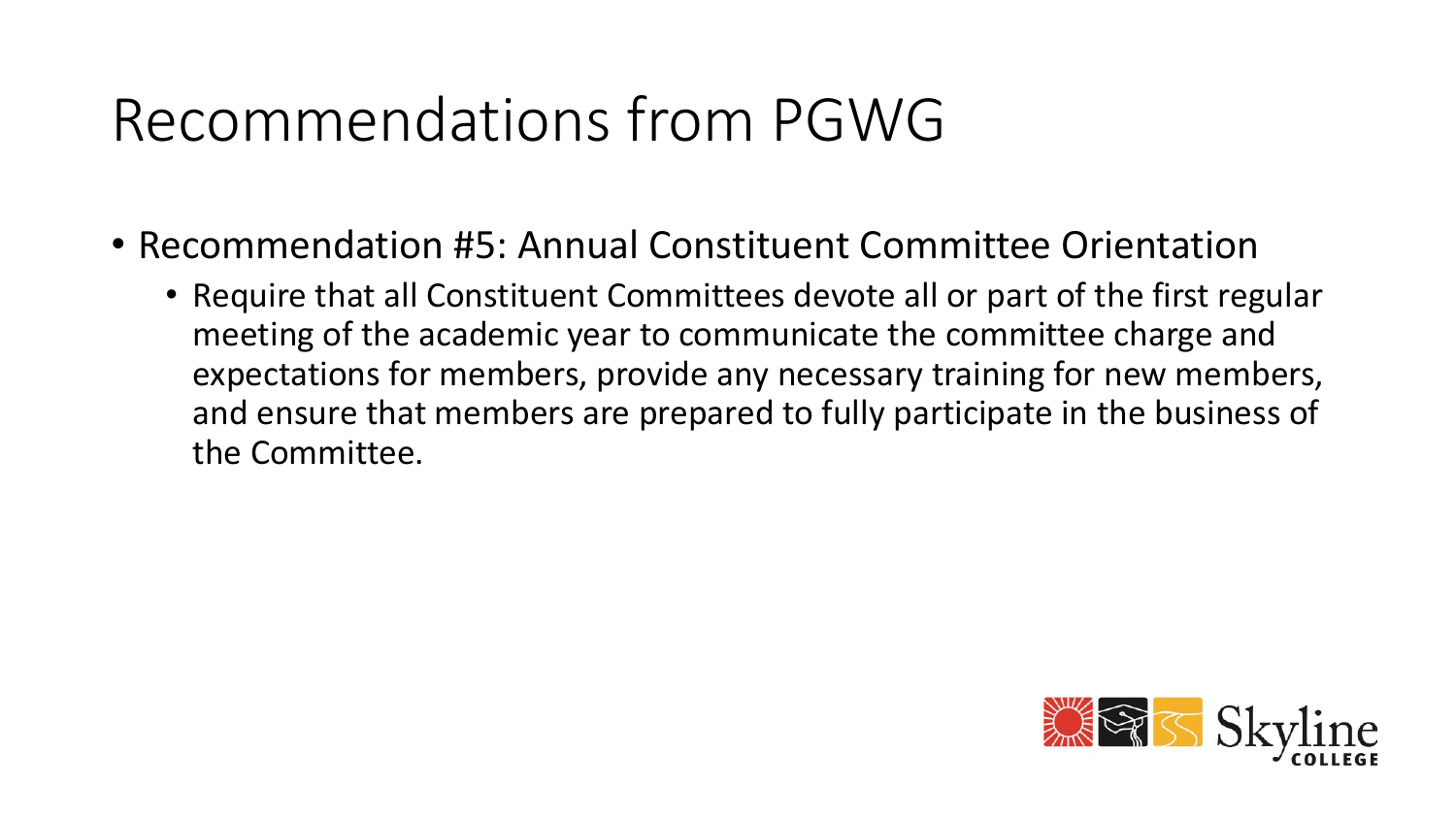- Recommendation #6: Enhance Student Participation in Constituent Committees
	- Require that Constituent Committees facilitate and enhance student participation by sending one or more committee representatives to ASSC orientation at the start of the Fall semester, and by designating an ASSC liaison to support student members throughout the year.